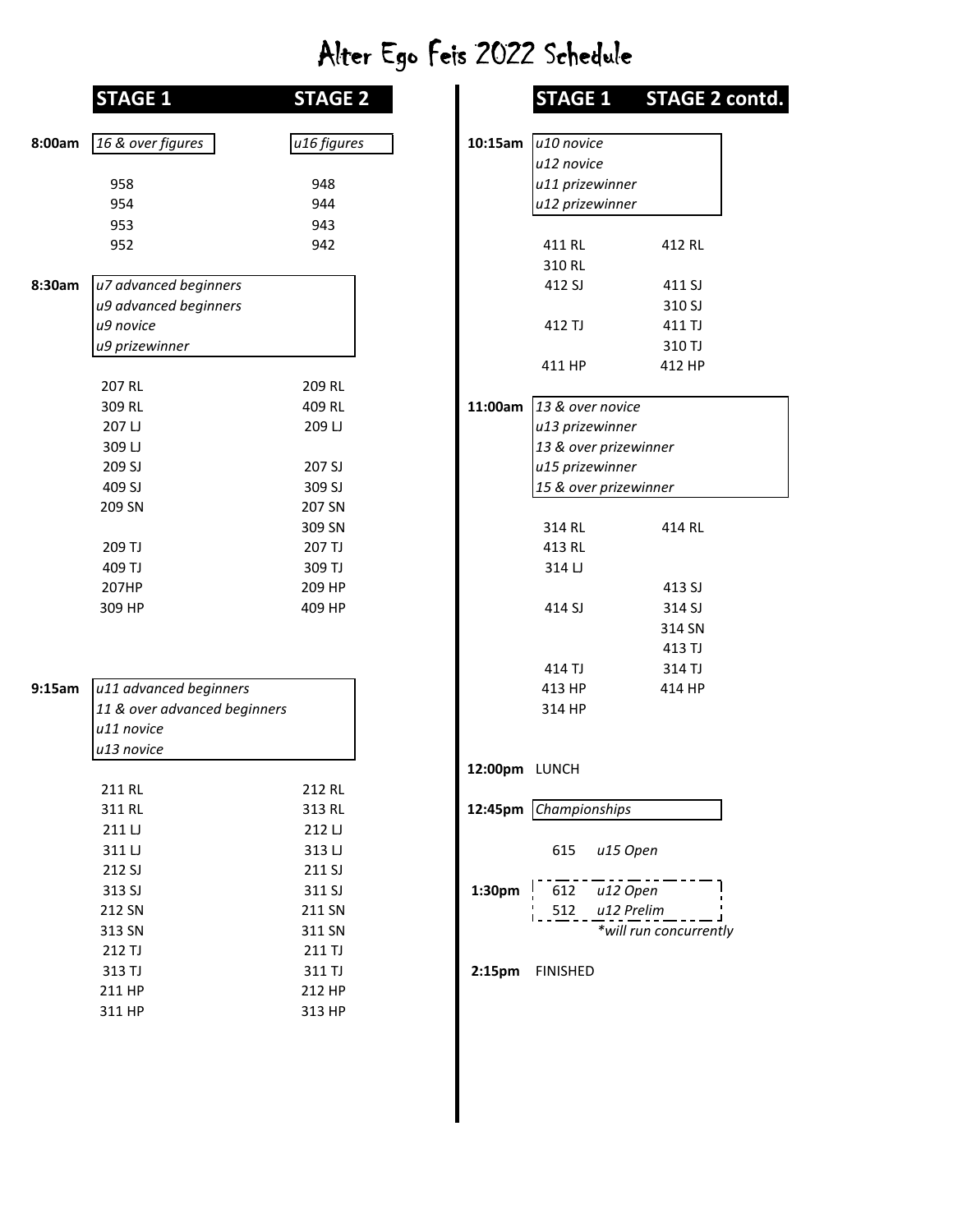## Alter Ego Feis 2022 Schedule

|         |               | <b>STAGE 3</b>                             |         | <b>STAGE 4</b>             |                    | <b>STAGE</b>    |
|---------|---------------|--------------------------------------------|---------|----------------------------|--------------------|-----------------|
| 8:00am  | u10 figures   |                                            |         | 8:00am $u13$ figures       | 12:00pm            | LUNCH           |
|         | adult figures |                                            |         |                            |                    |                 |
|         | family figure |                                            |         | 928                        | 12:45pm            | 499TR           |
|         |               |                                            |         | 924                        |                    | 499TS           |
|         | 918           |                                            |         | 923                        |                    | 411TR           |
|         | 914           |                                            |         | 922                        |                    | 412TR           |
|         | 913           |                                            |         |                            |                    | 411TS           |
|         | 912           |                                            | 8:30am  | u7 beginners               |                    | 412TS           |
|         | 968           |                                            |         | u9 beginners               |                    | 412NT           |
|         | 964           |                                            |         |                            |                    |                 |
|         | 963           |                                            |         | 107 RL                     | 1:30pm             | 414TR           |
|         | 962           |                                            |         | 109 RL                     |                    | 413TS           |
|         | 972           |                                            |         | 107 LJ                     |                    | 414TS           |
|         |               |                                            |         | 109 LJ                     |                    | 414NT           |
| 8:30am  | 599           | <b>Adults Champ</b>                        |         | 107 SJ                     |                    | 415TR           |
|         | 650           | <b>Masters Open</b>                        |         | 109 SJ                     |                    | 415TS           |
|         | 550           | <b>Masters Prelim</b>                      |         | 107 SN                     |                    | 415NT           |
|         | 517           | 16 & over Prelim                           |         | 109 SN                     |                    |                 |
|         |               | *will run concurrently                     |         |                            | 2:15 <sub>pm</sub> | 9 & over l      |
|         |               |                                            |         |                            |                    | adult beg       |
| 9:00am  | 619           | 18 & over Open                             |         | 9:30am Champ Specials      |                    | adult adv       |
|         |               |                                            |         |                            |                    | adult nov       |
| 10:00am | 618           | u18 Open                                   |         | 616TS                      |                    | adult priz      |
|         |               |                                            |         | 616TR                      |                    |                 |
|         | 990           | Boys Champ Slip jig                        |         | 516NT                      |                    | 299 RL          |
|         |               |                                            |         |                            |                    | 499 RL          |
| 11am    | 616           | u16 Open                                   | 10:00am | 614TS                      |                    | 110 RL          |
|         |               | See Stage 1/2 for additional championships |         | 614TR                      |                    | 299 LJ          |
|         |               |                                            |         | 514NT                      |                    | 499 LJ          |
| 12:00pm |               | LUNCH                                      |         |                            |                    | 110 LJ          |
|         |               |                                            | 10:45am | 612TS                      |                    | 299 SJ          |
| 12:45pm | 991           | <b>Special Child</b>                       |         | 612TR                      |                    | 499 SJ          |
|         | 614           | u14 Open                                   |         | 512NT                      |                    | 110 SJ          |
|         | 516           | u16 Prelim                                 |         |                            |                    | 299 SN          |
|         |               | *will run concurrently                     | 11:00am | 617TS                      |                    | 499 SN          |
|         |               |                                            |         | 617TR                      |                    | 110 SN          |
| 1:45pm  | 514           | u14 Prelim                                 |         | 517NT                      |                    | 299 TJ          |
|         | 513           | u13 Prelim                                 |         |                            |                    | 499 TJ          |
|         |               | *will run concurrently                     |         | 11:15am Non Champ Specials |                    | 299 HP          |
|         |               | See Stage 1/2 for additional championships |         |                            |                    | 499 HP          |
|         |               |                                            |         | 499TR                      |                    |                 |
| 2:45pm  |               | <b>FINISHED</b>                            |         | 499TS                      | 2:45pm             | <b>FINISHED</b> |
|         |               |                                            |         | 409TR                      |                    |                 |
|         |               |                                            |         | 410TR                      |                    |                 |
|         |               |                                            |         | 409TS                      |                    |                 |
|         |               | <b>CHAMP AWARDS AREA in lobby</b>          |         | 410TS                      |                    | <b>ART COM</b>  |
|         |               |                                            |         | 110 N IT                   |                    |                 |

|        | 11:00am Results for Adults, Masters, 16 & over, |  |  |  |
|--------|-------------------------------------------------|--|--|--|
|        | u18, 18 & over Championships                    |  |  |  |
| 1:45pm | Results for u16, u15 Championships              |  |  |  |
| 2:45pm | Results for u14, u13, u12 Championships         |  |  |  |

|         | <b>STAGE 3</b>                                  | <b>STAGE 4</b>             |         | <b>STAGE 4 contd.</b>   |
|---------|-------------------------------------------------|----------------------------|---------|-------------------------|
| 8:00am  | u10 figures                                     | 8:00am $ u13$ figures      | 12:00pm | LUNCH                   |
|         | adult figures                                   |                            |         |                         |
|         | family figure                                   | 928                        | 12:45pm | 499TR                   |
|         |                                                 | 924                        |         | 499TS                   |
|         | 918                                             | 923                        |         | 411TR                   |
|         | 914                                             | 922                        |         | 412TR                   |
|         | 913                                             |                            |         | 411TS                   |
|         | 912                                             | u7 beginners<br>8:30am     |         | 412TS                   |
|         | 968                                             | u9 beginners               |         | 412NT                   |
|         | 964                                             |                            |         |                         |
|         | 963                                             | 107 RL                     | 1:30pm  | 414TR                   |
|         | 962                                             | 109 RL                     |         | 413TS                   |
|         | 972                                             | 107 LJ                     |         | 414TS                   |
|         |                                                 | 109 LJ                     |         | 414NT                   |
| 8:30am  | 599<br><b>Adults Champ</b>                      | 107 SJ                     |         | 415TR                   |
|         | 650<br><b>Masters Open</b>                      | 109 SJ                     |         | 415TS                   |
|         | 550<br><b>Masters Prelim</b>                    | 107 SN                     |         | 415NT                   |
|         | 16 & over Prelim<br>517                         | 109 SN                     |         |                         |
|         | *will run concurrently                          |                            | 2:15pm  | 9 & over beginners      |
|         |                                                 |                            |         | adult beginner          |
| 9:00am  | 18 & over Open<br>619                           | 9:30am Champ Specials      |         | adult advanced beginner |
|         |                                                 |                            |         | adult novice            |
| 10:00am | 618<br>u18 Open                                 | 616TS                      |         | adult prizewinner       |
|         |                                                 | 616TR                      |         |                         |
|         | 990<br>Boys Champ Slip jig                      | 516NT                      |         | 299 RL                  |
|         |                                                 |                            |         | 499 RL                  |
| 11am    | u16 Open<br>616                                 | 10:00am<br>614TS           |         | 110 RL                  |
|         | See Stage 1/2 for additional championships      | 614TR                      |         | 299 LJ                  |
|         |                                                 | 514NT                      |         | 499 LJ                  |
| 12:00pm | LUNCH                                           |                            |         | 110 LJ                  |
|         |                                                 | 612TS<br>10:45am           |         | 299 SJ                  |
| 12:45pm | <b>Special Child</b><br>991                     | 612TR                      |         | 499 SJ                  |
|         | 614<br>u14 Open                                 | 512NT                      |         | 110 SJ                  |
|         | u16 Prelim<br>516                               |                            |         | 299 SN                  |
|         | *will run concurrently                          | 11:00am<br>617TS           |         | 499 SN                  |
|         |                                                 | 617TR                      |         | 110 SN                  |
| 1:45pm  | 514<br>u14 Prelim                               | 517NT                      |         | 299 TJ                  |
|         | 513<br>u13 Prelim                               |                            |         | 499 TJ                  |
|         | *will run concurrently                          | 11:15am Non Champ Specials |         | 299 HP                  |
|         | See Stage 1/2 for additional championships      |                            |         | 499 HP                  |
|         |                                                 | 499TR                      |         |                         |
| 2:45pm  | <b>FINISHED</b>                                 | 499TS                      | 2:45pm  | <b>FINISHED</b>         |
|         |                                                 | 409TR                      |         |                         |
|         |                                                 | 410TR                      |         |                         |
|         |                                                 | 409TS                      |         |                         |
|         | <b>CHAMP AWARDS AREA in lobby</b>               | 410TS                      |         | <b>ART COMPETITION</b>  |
|         | 11:00am Results for Adults, Masters, 16 & over, | 410NT                      | 2:00pm  | Results posted online   |
|         | u18, 18 & over Championships                    |                            |         | 993-D Art               |
| 1:45pm  | Results for u16, u15 Championships              |                            |         |                         |
| 2:45pm  | Results for u14, u13, u12 Championships         |                            |         |                         |
|         |                                                 |                            |         |                         |